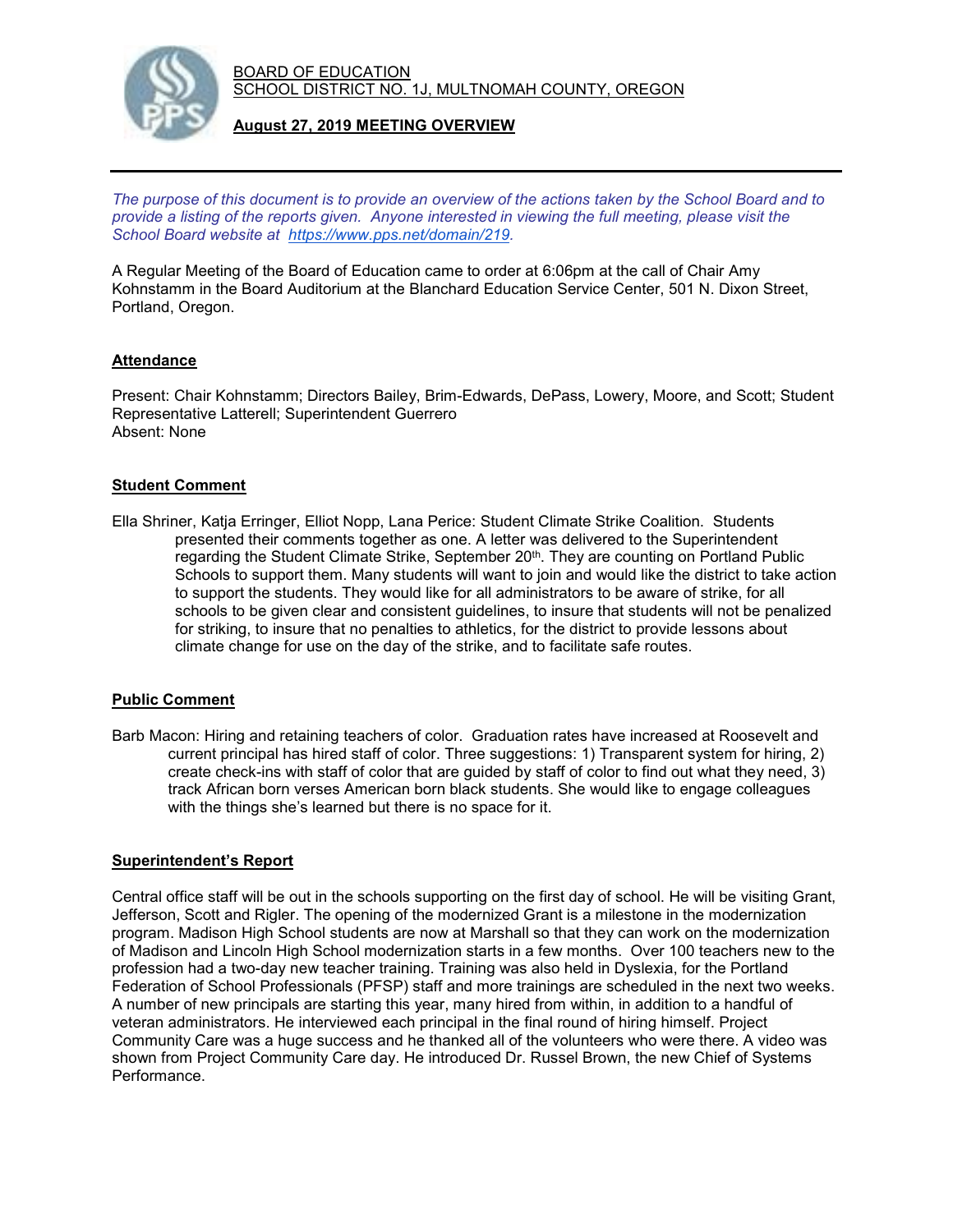## **Presentation from PFSP President Belinda Reagan**

She has been bargaining with the district for 12 years and would like to thank all of the people who were involved. Bargaining felt collaborative for the first time. She believes the reason for that is because they worked in house with people who care about the employees and the outcomes, without outside bargainers. The salary is always important, but the changes to the secondary language is what make employees happy and feel appreciated. Only three people voted not ratify the contract. Thanked all the board and all the people involved with bargaining and urges them to vote yes to ratify the contract.

### **Quarterly Update: Bond Accountability Committee**

Kevin Spellman: Each bond project has met it timeline. The program came under budget, but was significantly more expensive than thought it would two years ago, would like a debrief on why, so that lessons can be learned for future projects. While all promises made to the tax payers were finished, it should be communicated that some aspects of the project were not completed. Madison has broken ground and has started off with a slight increase in budget, and would like to caution against starting that way. Waiting for study that would give some indication on what other districts are doing.

Dick Steinbrugge spoke on the responsibilities of the future Bond. He gave each board member a hand out regarding Earthquake Resilience Performance Standards. The risk horizon and viewpoint should be higher on the new buildings because we are responsible for caring for them for up to 100 years, which means we should be thinking about exceeding code so that in a large earthquake, so that the buildings don't end up a complete loss after an earthquake. The suggestions on the handout can be done with minimal cost impact on new construction. Would like for the district to get outside consultants who can look to see how much the increase would cost for a variety of options and have it presented back to the board.

## **Quarterly Update: Office of School Modernization**

Dan Jung gave a summary of the information that was presented to the Bond Accountability Committee. Approximately 24 school buildings / facilities were worked on this year. An outside source was hired to do a cost comparison of projects from other districts. It is challenging to compare and is taking longer than expected. He clarified that each of the last four new schools have at least one large area that is seismically supported up to a level 4. That level of support will continue going forward, and it will be looking into ways that it could be increased. Cost mitigation and cost contingency plans were discussed. Director Brim-Edwards asked for clarification regarding what changes will be made with or without the board approval. Dan Jung shared that the when the team goes over budget they discuss what could be done to get back in budget. If the changes do not impact the design and master plan they proceed but if it is a reduction in scope or change in the master plan it is brought to the board. It was noted that the Franklin and Roosevelt Final Construction reports would be ready in a few weeks.

#### **Discussion of Board Goals**

Doctor Brown presented the newest draft of Board Goals, stating that the goals are very similar to what was discussed in the previous meeting. The previous data was removed because the 2018/19 data will be available soon. He discussed SMART Goals and how the different aspects of it are meant to fit together. He encouraged Board to think about growth and not just proficiency, which doesn't mean that we don't have a common expectation that is over and above what is expected to graduate. He offered a few options for measurement of goals. The board decided that they were close to deciding on goals, but that they would like another opportunity to discuss the goals before making a decision.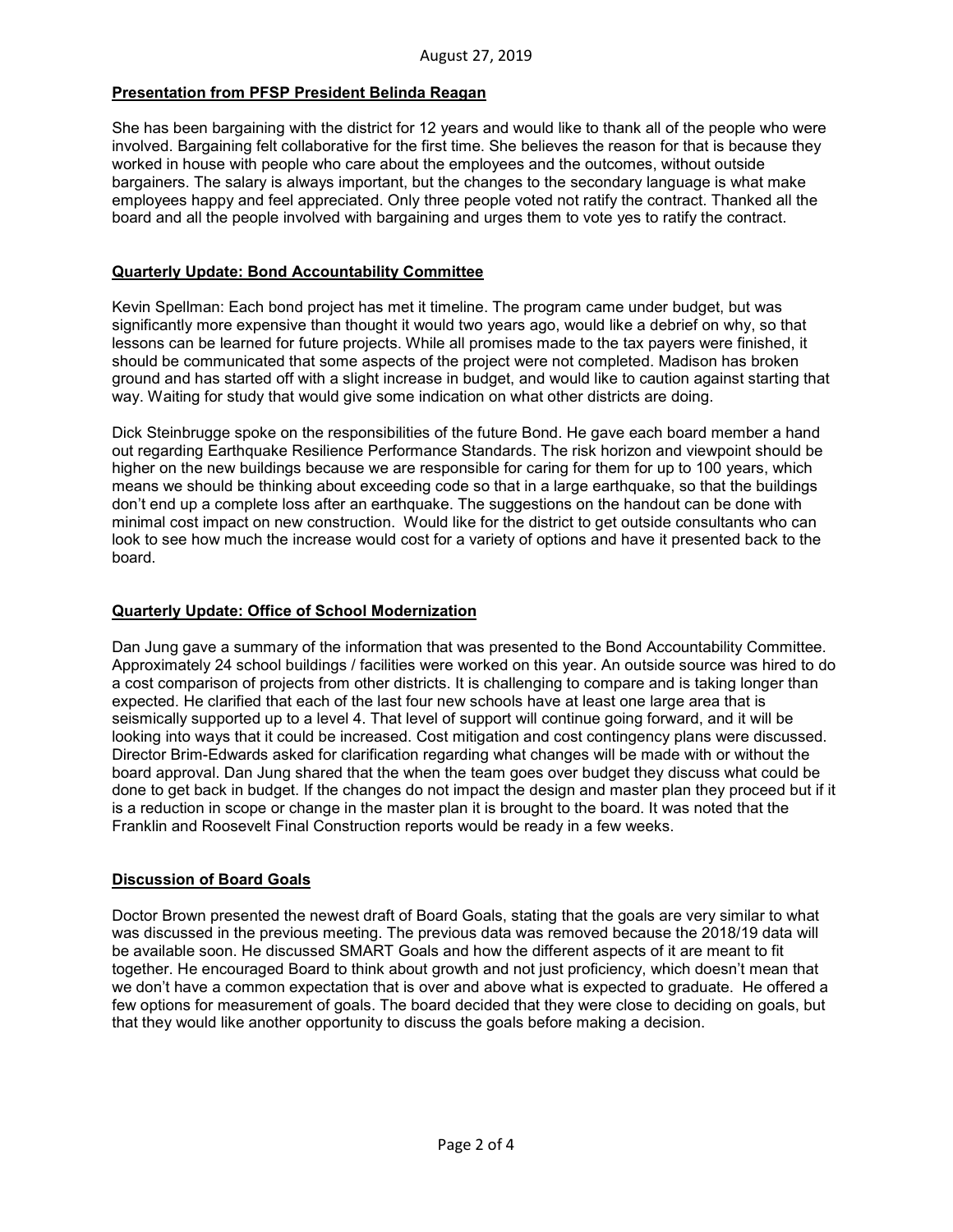### **Discussion of Board Governance Structure**

The committees on the table to continue forward with are: Audit Committee, Charter and Alternative Programs Committee, Bond Committee, and Policy and Governance Committee. Most meetings would like each committee to have a monthly cadence, with the Audit committee meeting quarterly and the charter committee would meet less, until renewals came around. The individual board members will meet with Chair Kohnstamm to figure out where the interests are in committees which will result in a complete list of committees and appointments to the committees to vote on.

#### **Board Committee and Conference Reports**

The Audit Committee put together a draft work plan, with discussion on the essential elements. There was discussion on hiring the new auditor. They referred the Audit Charter to the Board.

The Policy and Governance Committee has a few policies on the table. The Professional Conduct Policy is hopefully going to be in the final round of review by the committee. The Healthy and Substance Free Schools Policy will likely be referred to the board for the first reading at the next meeting and the committee will be looking at the Search and Seizure Policy for the first time.

### **Resolutions pulled from the Business Agenda for Discussion**

- Resolution 5958: Director Brim-Edwards reviewed the changes that were made to the Audit Committee Charter since its original posting. The Board discussed those changes and questions they have. The resolution was withdrawn pending further discussion.
- Resolution 5956: A motion was made to amend the resolution, changing the word "supporting" in the second to last paragraph of the resolution to "support".
- Resolution 5951: The INVO Healthcare Associates contract was added to the business agenda late. It was added late because the contract would provide services to students with Autism and autism like needs they should begin when school begins.

## **Action Items**

- **Portland Federation of School Professionals Contract Ratification** Public Comment
	- None
- Amalgamated Transit Union Contract Ratification

## Public Comment

- Jimmy Applehandz: Contract Ratification was a breath of fresh air. It was more collaborative, and while they didn't agree on everything, many good things came out of the contract. The health benefits for part time employees and accepting a three-year contract was really great. Appreciated the changing to gender neutral language. Speaks volumes that it only took two months, as opposed to 20 months like last time.
- Beth Blumklotz: Appreciated the tuition reimbursement for professional development. School bus drivers feel forgotten about. Encourages the board to go for a ride along with a bus driver, just wait until October. Parents trust their children to them. They have more students than they've had in the past, which is a big deal for them. Appreciates better understand of what they do. Thank you for going back and forth with them.
- **Business Agenda**

Public Comment

None